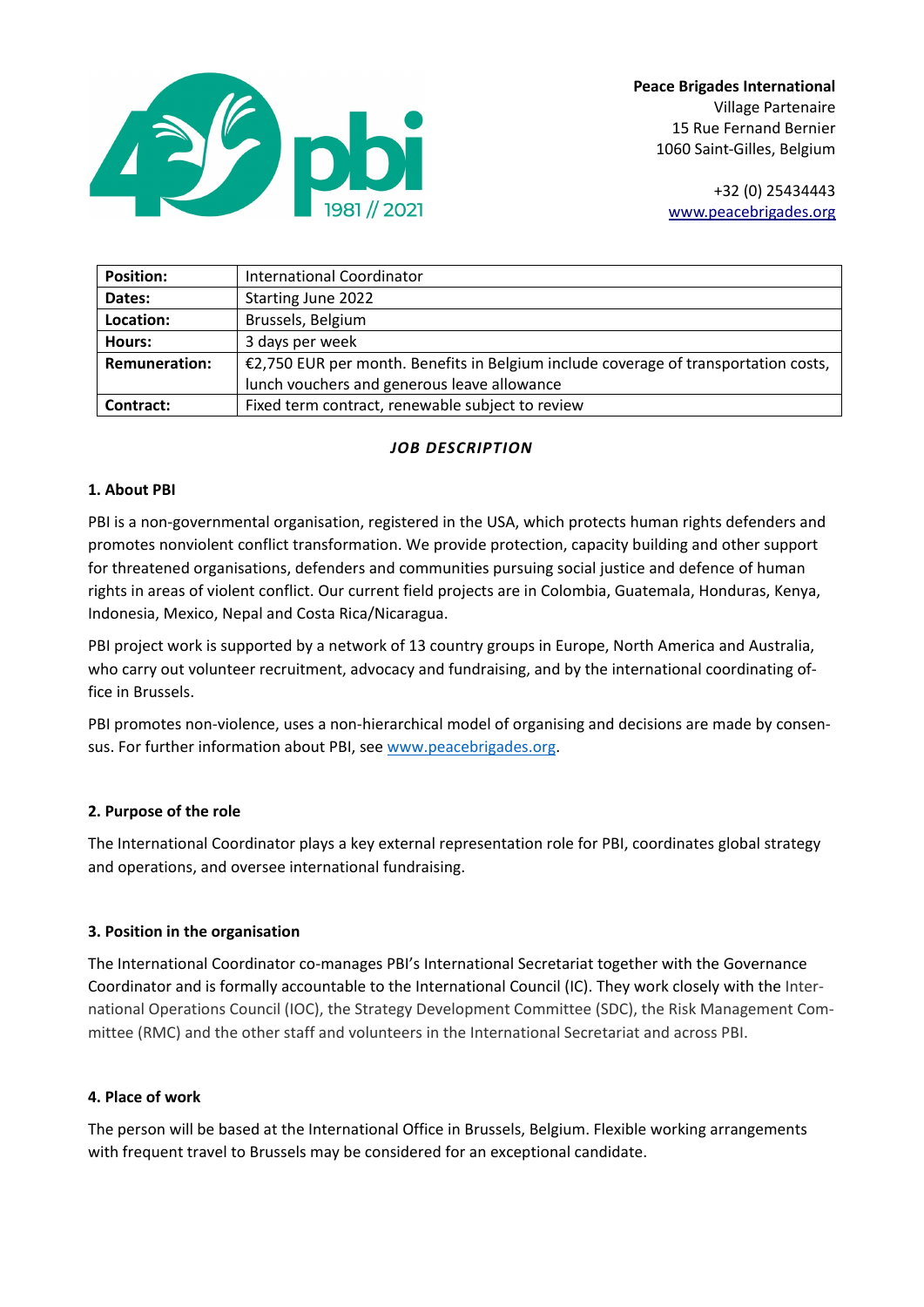## **5. Responsibilities**

# **Representation of global PBI before key stakeholders**

- Build and maintain collaborative partnerships with key actors involved in the protection and support of human rights defenders (donors, civil society organizations, government officials, media etc.)
- Act as a key reference person for enquiries from outside and inside PBI

# **Oversight of global fundraising**

- Oversee implementation of PBI's global fundraising strategy
- Cultivate strong relationships with current and potential donors
- Support the Fundraising and Grants Manager to ensure strong funding applications and donor reporting
- Provide strategic thinking and support for PBI entities to strengthen and diversify their funding and increase their financial resilience

## **Coordination of global strategy and operations**

- Lead the development of PBI's Global Strategic Plan with the support of the Strategy Development Committee; monitor and support its implementation
- Coordinate the external evaluation of global PBI
- Coordinate the global operational planning and reporting cycle
- Produce the International Secretariat's operational plan and monitor its implementation
- Convene and support the International Operations Council in its operational oversight role
- Coordinate the organisation of the triennial General Assembly, working closely with the GA agenda working group and IO staff
- Coordinate the annual face-to-face meetings of the international councils together with the Governance Coordinator

### **Support field research and development**

- Coordinate responses to incoming requests for PBI support
- Identify opportunities for new field initiatives and oversee related research
- Coordinate IO support for development of new field projects and programmes across PBI

# **Coordination of Risk Management and Emergency Response**

- Identify the need for intervention from the International Secretariat to manage field crises that threaten the integrity of PBI, its volunteers and staff
- Convene and coordinate the Risk Management Committee and ensure the monitoring and implementation of PBI's risk management framework, liaising closely with the Governance Coordinator

# **Oversight of International Office Functioning**

- Ensure the proper functioning of the International Office and deliver regular reports on its work
- Serve as legal representative for PBI International in Belgium
- Line-manage the Fundraising and Grants Manager, International Communications Coordinator, and the US Advocacy Director
- Carry out other tasks assigned by the International Council in line with organizational priorities and needs